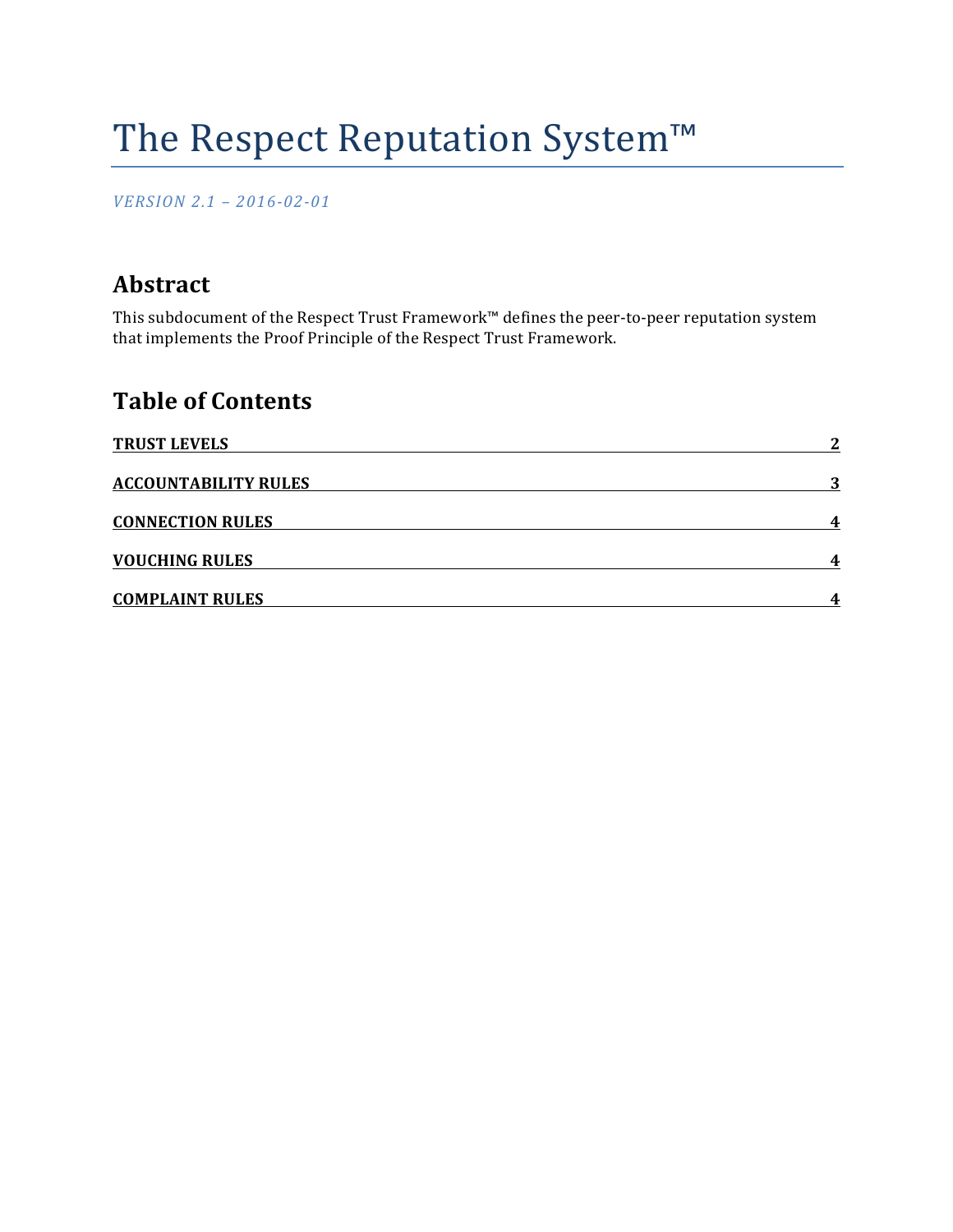## **Trust Levels**

- 1. This version of the Respect Trust Framework defines four Trust Levels for Individual Members only. Future versions will define Organisational Trust Levels, and may define additional Trust Levels as needed to further the purpose and principles of the Respect Trust Framework.
- 2. A Member's Reputation Graph is automatically assigned a Trust Level as soon as the Member meets the requirements of that Trust Level. Conversely, as soon as a Member no longer meets the requirements of a Trust Level, the Member shall automatically be assigned to the next lower Trust Level for which the Member meets all the requirements.
- 3. A Member's Trust Level assignment may also be changed by resolution of a Complaint as defined in the Complaint section below.
- 4. The lowest Trust Level is **Unverified**. This is the minimum Trust Level that applies to all Individual Members. The requirements to become an Unverified Member are: a) the Member must successfully complete registration with the Respect Network, and b) the Member must contractually agree to the Respect Promise.
- 5. The next higher Trust Level is **Verified**. The requirements to become a Verified Member are that an Individual Member must verify his/her ownership of one or more external accounts and/or personal data attributes sufficient to enable Respect Network Corporation to verify compliance with the Accountability Rules.
- 6. The next higher Trust Level is Trusted. The requirements to become a Trusted Member are that an Individual Member must have at least ten Verified Connections with other Members.
- 7. The highest Trust Level is **Trust Anchor**. Unless a Member is a Founding Trust Anchor (below), the requirements to become a Trust Anchor are that an Individual Member must have received at least three Trust Anchor Connections from other Trust Anchors.
- 8. To bootstrap the population of Trust Anchors, Respect Network Corporation may appoint **Founding Trust Anchors**. The requirements to become a Founding Trust Anchor are: a) the individual must become an Individual Member; b) the individual must be known to a representative or delegate of Respect Network Corporation;  $c$ ) the individual must agree to become a Founding Trust Anchor via contact (in person or online) with such representative or delegate; and d) the individual must share a Public Profile that includes enough verifiable information about the individual's legal identity to enable accountability for his/her compliance with the Respect Trust Framework.
- 9. Respect Network Corporation may prospectively and uniformly: a) adjust the number of Verified Connections required to become a Trusted Member, b) adjust the number of Trust Anchor Connections required to become a Trust Anchor, c) set limits on the number of Vouches or Complaints available at a particular Trust Level, and d) set expirations on Vouches or Complaints based on the period of time since the Vouch was given, or e) make other minor modifications to the Respect Reputation System that do not substantially modify the overall design without requiring a new version of the Respect Reputation System if such adjustments or settings will, in the judgment of Respect Network Corporation, further the purpose of the Respect Trust Framework.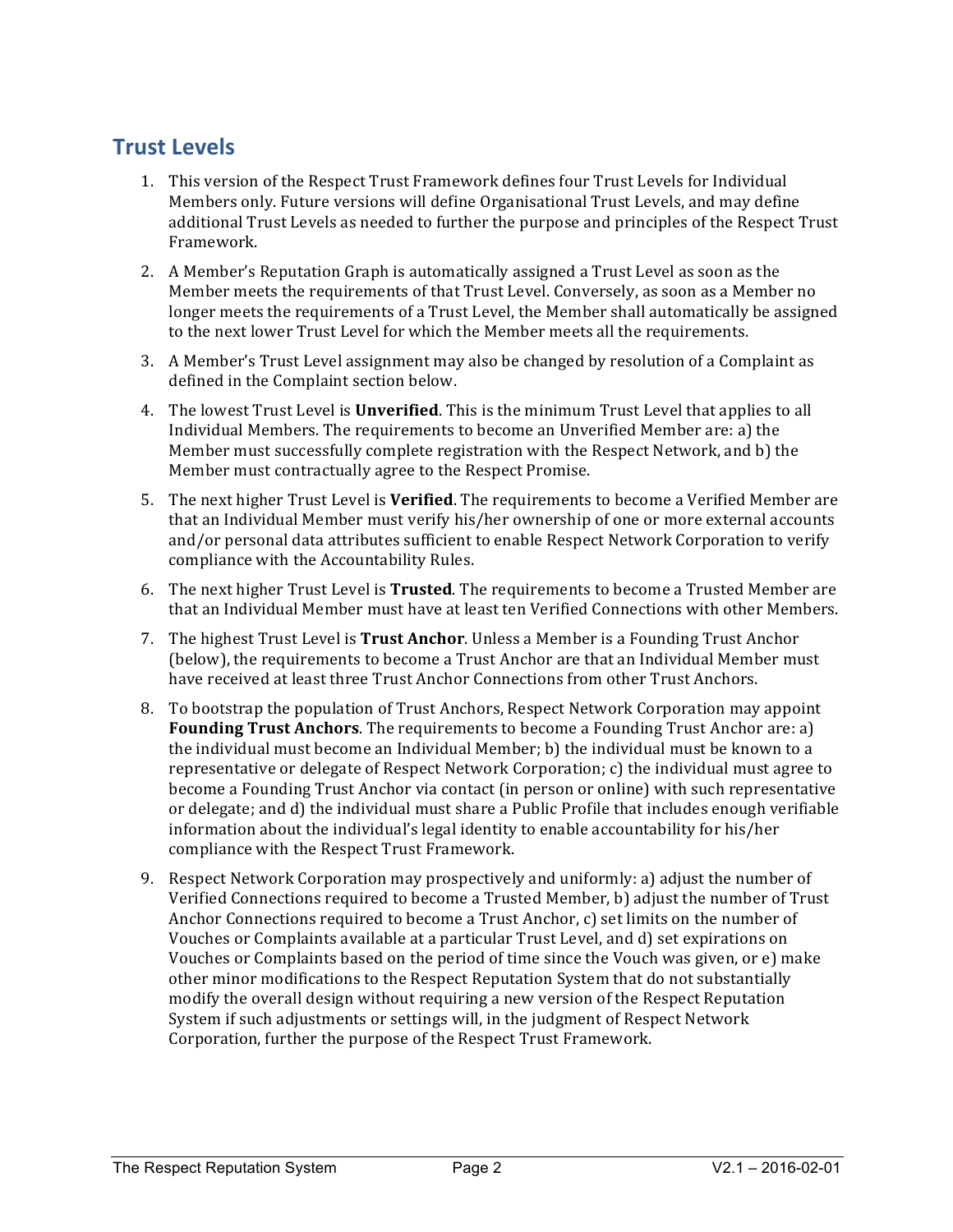# **Accountability Rules**

- 1. **One-Person-One-Account.** Every Individual Member agrees to register and maintain one and only one Individual Member Account. Every Individual Member understands and acknowledges that maintaining the One-Person-One-Account Rule is essential to maintaining the integrity of the Respect Network, the Respect Reputation System, and the Respect Trust Framework.
- 2. **One-Organization-One-Account.** Every Organisational Member agrees to register and maintain one and only one Organisational Member Account. Every Organisational Member understands and acknowledges that maintaining the One-Organization-One-Account Rule is essential to maintaining the integrity of the Respect Network, the Respect Reputation System, and the Respect Trust Framework.
- 3. **Accountability for Vouches.** Every Member agrees that when the Member Vouches for a Recipient, the Member is representing that: a) the Member believes that the Recipient's Member Account represents the true legal person the Member believes the Recipient to be; b) the Member has no knowledge of the Recipient having more than one Member Account on the Respect Network at the time of the Vouch; and c) the Member has no reason to believe that the Recipient is attempting to game or subvert the Respect Reputation System, or is otherwise violating the purpose, principles, or rules of the Respect Trust Framework.
- 4. **Accountability for Trust Anchor Connections.** Every Trust Anchor agrees that granting a Trust Anchor Connection means that the granting Trust Anchor: a) believes the Recipient meets all the requirements for a Vouch (above); b) either personally knows the Recipient or has direct personal knowledge of the Recipient's public body of work; c) has good reason to believe that the Recipient will honor and abide by the Respect Promise, and d) understands that revocation of the Recipient's Trust Anchor status may result in revocation of the granting Trust Anchor's status.
- 5. **No Vouching or Trust Anchor Incentives.** While a Member may offer an incentive for another Member to request a Connection, every Member agrees not to offer any form of incentive, implicit or explicit, to receive a Vouch or a Trust Anchor Connection.
- 6. **No Abusive Vouching.** Every Member agrees not use a Vouch for any other purpose than to send an honest signal of positive reputation about a Recipient. Abusive vouching includes using a Vouch to attempt to send a signal of negative reputation by Vouching in a Context intended to insult, demean, degrade, or otherwise harm the reputation of a Recipient; using a Vouch to solicit or otherwise capture the attention of the Recipient for any other purpose; or using the Vouching system to otherwise interfere with Recipient's usage and enjoyment of the Respect Network.
- 7. **Accountability for Personas**. Every Member agrees that at such time as the Respect Network incorporates support for anonymous or pseudonymous Personas, the single Member Account responsible for those Personas will be ultimately responsible for forming Connections, issuing and accepting Vouches, issuing and processing Complaints, joining Communities, managing Profiles, sharing Member Information, voting for Amendments to the Respect Trust Framework, and any other action that represents the Member's official activity through a Persona on the Respect Network.
- 8. **Accountability for Credentials.** Following the Protection Principle, every Member agrees to keep his/her Member Account authentication credentials private; to maintain reasonable security over these credentials; and to promptly notify the Member's CSP or Respect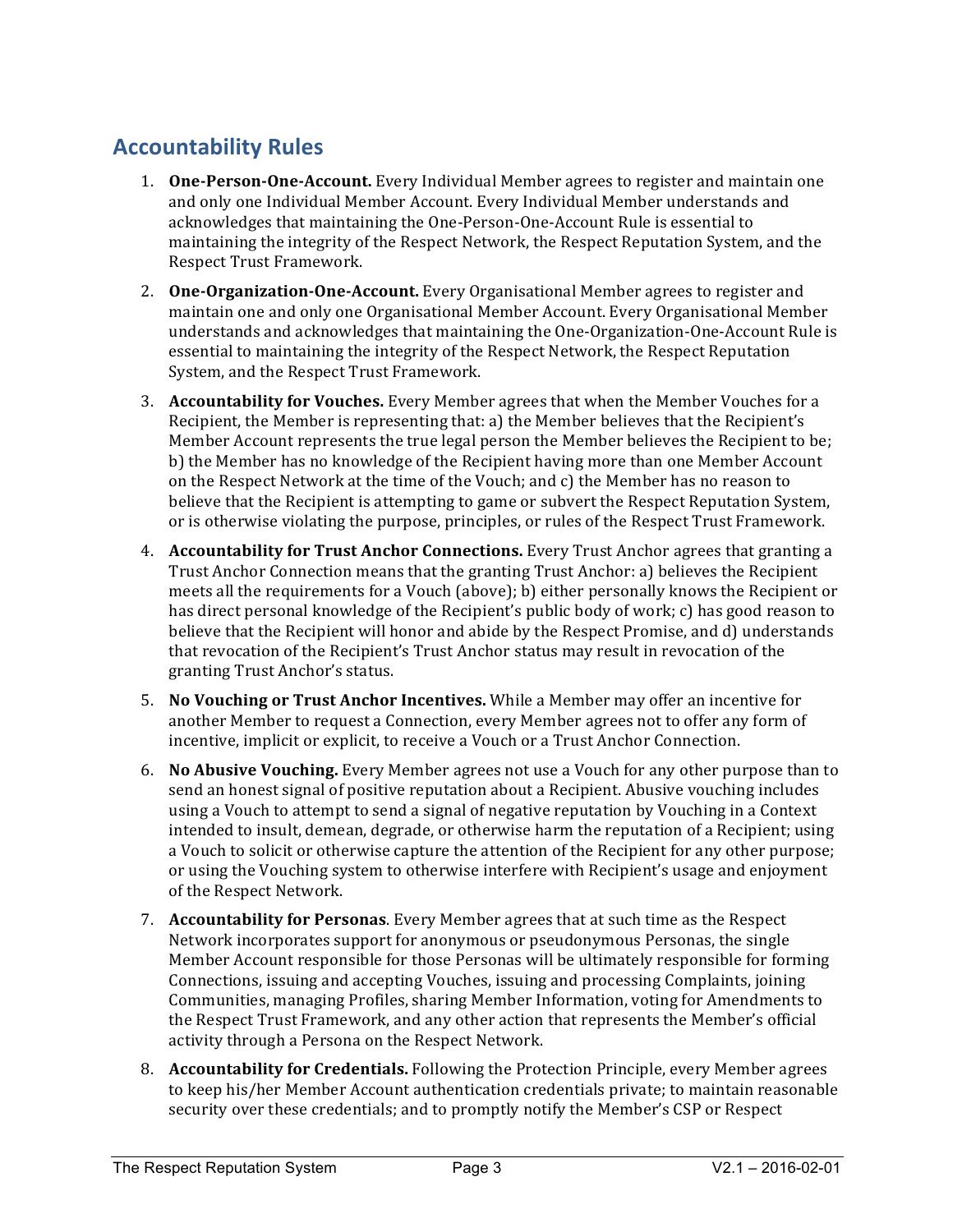Network Corporation if the Member has reason to believe the credentials have been leaked, stolen, or otherwise compromised.

#### **Connection Rules**

- 1. Any Member may form a Connection with any other Member by sending or asking for a Connection Request.
- 2. The policies governing acceptance of a Connection Request are entirely up to the sending and receiving Members.
- 3. If a Member receives a Connection Request that the Member judges as inappropriate, the Member is entitled to either: a) flag it as an Inappropriate Connection Request, or b) submit a Complaint.
- 4. If a Connection is accepted, either Member may request for it to be a Verified Connection. Only Verified Connections are counted in a Member's Reputation Graph.
- 5. If a Connection is accepted, either Member may require that it must be a Private Connection. This requirement must be honored by the other Member. A Private Connection may only be shared with other Members with the permission of both of Members joined by the Connection.
- 6. If a Verified Connection is accepted, either Member may request for it to be a Public Connection. It shall only become a Public Connection with the permission of both Members.
- 7. A Trust Anchor Connection must be a Public Connection.

## **Vouching Rules**

- 1. Any Member may Vouch in any Context for any other Member with whom they have a Connection.
- 2. All Vouches are public for both the Voucher and the Recipient.
- 3. Recipients may control what Contexts appear in their public Persona. Communities may control what Contexts are required to appear in a Persona used within a Community.
- 4. Either a Voucher or a Recipient may unilaterally delete a Vouch at any time. If either party deletes the Vouch, it is removed from the Reputation Graph of both the Voucher and the Recipient.

## **Complaint Rules**

- 1. Any Member whose Trust Level is Verified or higher may submit a Complaint with regard to any other Member whom the Complainant believes has violated the purpose, principles, or rules of the Respect Trust Framework.
- 2. The Complaint must state, in free form text and/or by selection from a user interface option, the nature of the violation.
- 3. Once a Complaint in proper form is submitted to Respect Network Corporation, it shall be automatically posted to the Reputation Graph of the Complainant, but not to the Reputation Graph of the Recipient unless and until the Complaint is upheld. In addition, the Recipient shall be automatically notified of the Complaint via the Recipient's Dashboard.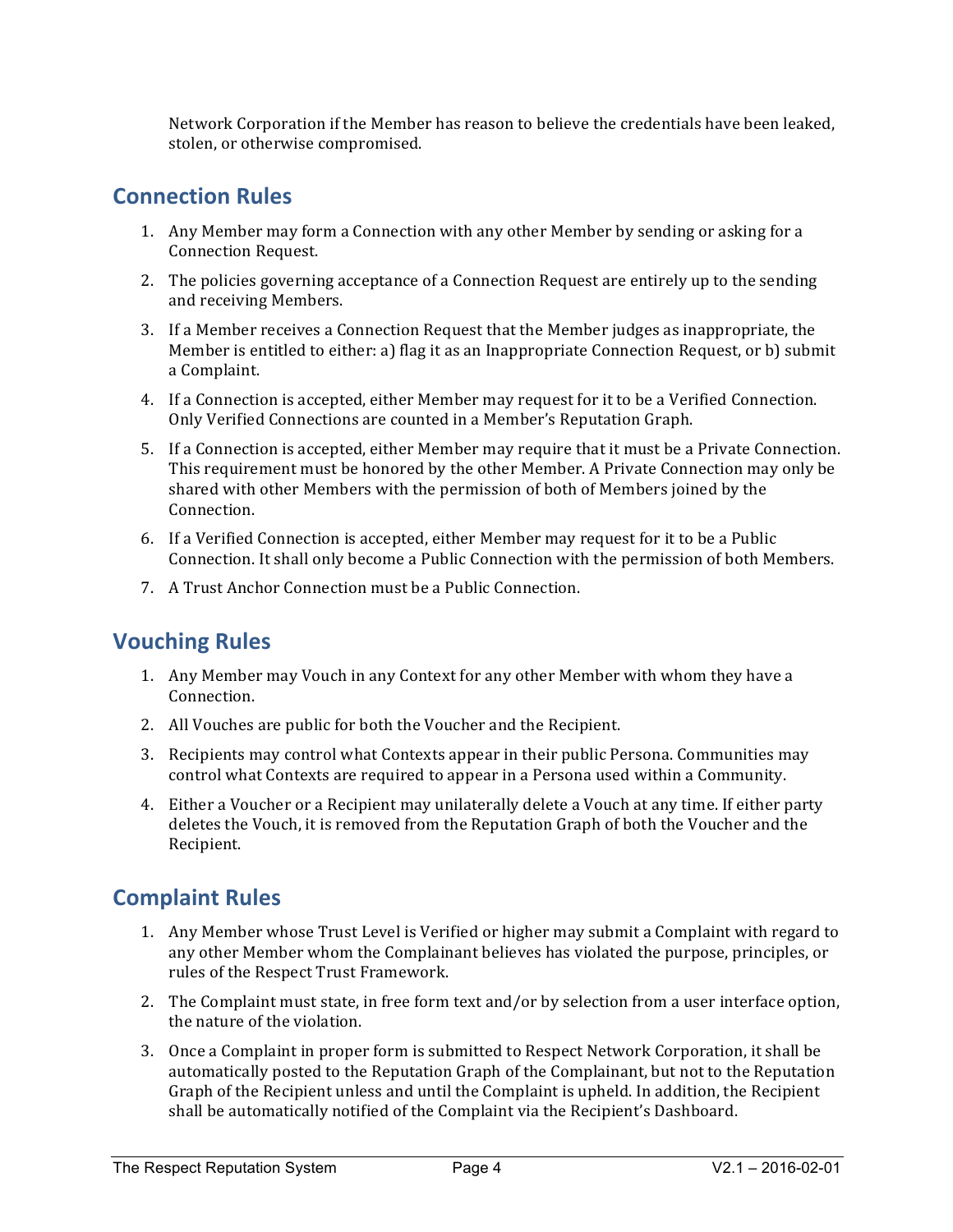- 4. The Complaint shall then be automatically submitted by Respect Network Corporation to one or more Trust Anchors for resolution (individually "Panelists" and collectively the "Panel"). A Panelist who has Vouched for either the Complainant or Recipient shall be automatically disqualified from that Panel and replaced with another Panelist.
- 5. The Panel shall have the option at any time during its deliberations to request that additional Trust Anchors be assigned as Panelists. If the existing Panel unanimously agrees, Respect Network Corporation shall automatically assign the number of additional Panelists agreed by the existing Panel.
- 6. The Panel shall have sole authority to request additional information from either the Complainant or Recipient as needed to resolve the Complaint. Complainants and Recipients agree to cooperate with the Panel so as to expeditiously resolve a Complaint.
- 7. All communications regarding the Complaint shall take place via communications channels authorized and agreed to by the parties involved. If no other channel is authorized, communications shall take place via the parties' Dashboards.
- 8. All communications regarding resolution of a Complaint, but not the final decision of the Panel, shall be treated as confidential by all parties to this Complaint process. Members agree that Respect Network Corporation shall have access to such communications to help Respect Network Corporation research methods for improving the Complaint process and better serve Members.
- 9. The Panel shall work as diligently and expediently as possible to reach one of four conclusions regarding a Complaint: a) dismissed, b) resolved c) upheld, d) denied. The Panel may reach a conclusion at any point in the process based on the evidence before the Panel and the communications or lack thereof from the Complainant and Recipient. If the Panel consists of more than one Panelist, the decision shall be made by simple majority.
- 10. The Complaint shall be dismissed if the Panel concludes that it falls outside the scope of the Respect Trust Framework. The Complaint process is solely intended to address actions by Members that are viewed as not in conformance with the Respect Trust Framework. Claims for violation of law or for relief other than that explicitly stated in this document, including but not limited to monetary and injunctive relief, are outside the scope of the Complaint process and will not be considered. If a Complaint is dismissed, it shall be promptly removed from the Reputation Graph of the Complainant.
- 11. A Complaint shall be resolved if, either through the intervention of the Panel or by the Complainant's and Recipient's own independent means, both the Complainant and Recipient notify the Panel that the Complaint has been resolved. If a Complaint is resolved, it shall be promptly removed from the Reputation Graph of the Complainant.
- 12. A Complaint shall be upheld if the Panel concludes that the Recipient has violated the Respect Trust Framework. If the Complaint is upheld, the Panel shall have sole authority to decide: a) for what period the Complaint shall become part of the public Reputation Graph of the Recipient, b) what annotation about the nature and severity of the Complaint shall be included, if any, c) whether any Vouches shall be removed or reallocated as a result of the Complaint, d) what adjustment shall be made to the Trust Level of the Recipient, if any, and e) for how long such adjustment shall remain in force.
- 13. A Complaint shall be denied if the Panel concludes that the Recipient did not violate the Respect Trust Framework. If a Complaint is denied, it shall be promptly removed from the Reputation Graph of the Complainant. Furthermore, the Panel shall decide if the Complainant did not have legitimate grounds for submitting the Complaint ("Unfair"